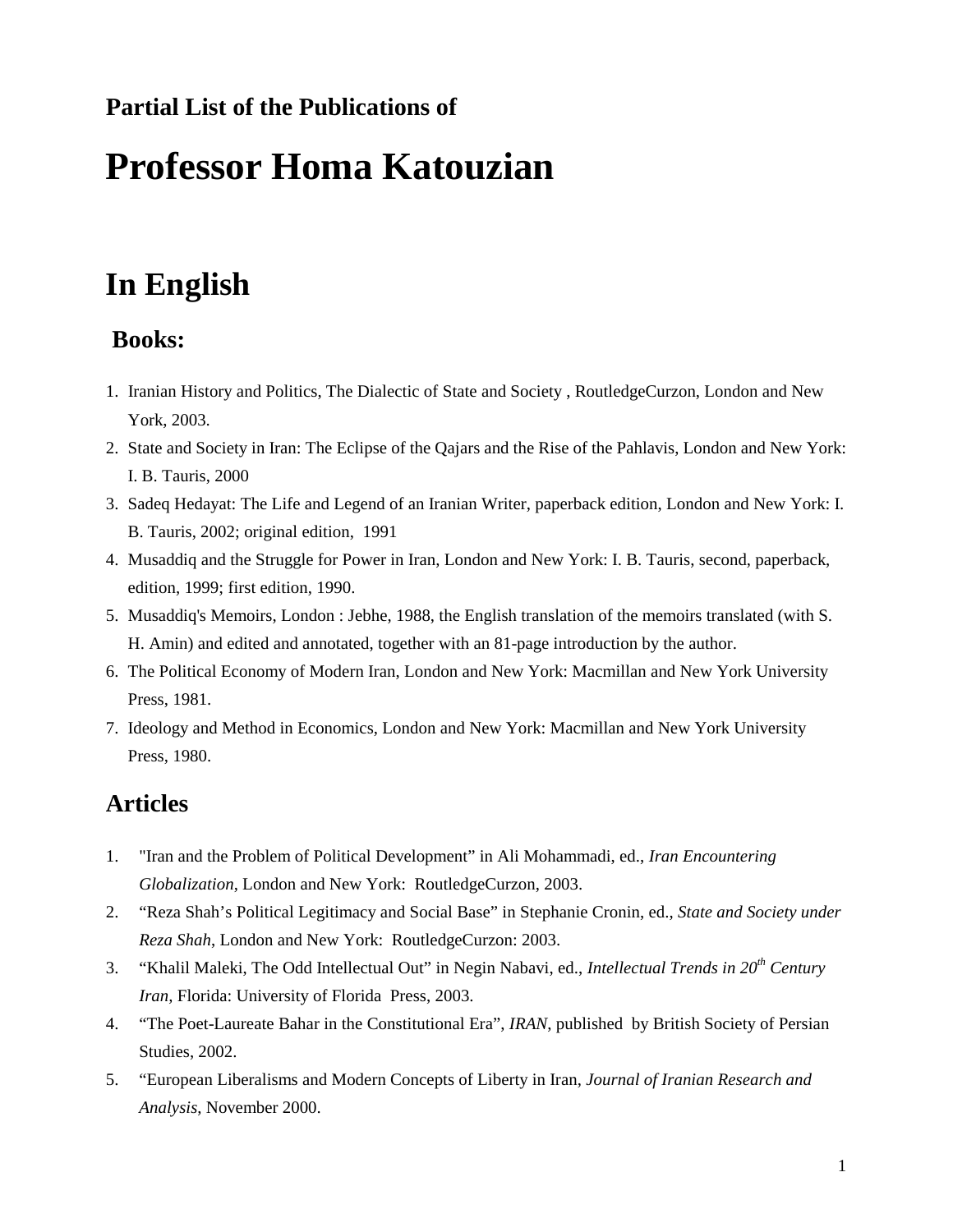- 6. "Towards a General Theory of Iranian Revolutions", *Journal of Iranian Research and Analysis*, November 1999 "The Revolt of Shaykh Muhammad Khiyabani", *IRAN*, published by *British Institute of Persian Studies*, 1999
- 7. "Liberty and Licence in the Constitutional Revolution of Iran", *Journal of the Royal Asiatic Society*, 3, 8, 2, July 1998.
- 8. "Problems of Democracy and the Public Sphere in Modern Iran", *Comparative Studies of South Asia, Africa and the Middle East*, vol. 18, 2, 1998.
- 9. "The Campaign against the Anglo-Iranian Agreement of 1919", B*ritish Journal of Middle Eastern Studies*, 25, 1, 1998.
- 10. "Arbitrary Rule: A Comparative Theory of State, Politics and Society in Iran, *BJMES,* 1, 24, 1997.
- 11. "The Pahlavi Regime in Iran", in H. E. Chehabi and J. Linz, eds. *Sultanistic Regimes,* Baltimore: The Johns Hopkins Press, 1997.
- 12. "Problems of Political Development in Iran: Democracy, Dictatorship Or Arbitrary Government"", *BJMES,* 4, 22, 1995.
- 13. "The Oil Dispute and the Iranian Economy" in K. Pirouz, ed., *Musaddiq,The Politics of Oil, and American Foreign Policy,* New Jersey: Montclair State, 1992.
- 14. "Sufism in Sa'di, and Sa'di on Sufism" in Leonard Lewisohn, ed., The *Legacy of Medieval Persian Sufism*, London and New York: Khaneqahi Nimatullahi Publications, 1992.
- *15.* "Iran" in P. and M. Sluglett, eds., *The Middle East,* London: Times Books, 1991. "Persian Literature from Romantic Nationalism to Social Criticism, 1914-1950" in Robin Ostle, ed., *Modern Literature in the Near and Middle East, 1850-1970*, London and New York: Routledge, 1991.
- 16. "The Execution of Amir Hasanak The Vazir", *Pembroke Papers*, 1, 1990 "Islamic Government and Politics: The Practice and Theory of the Absolute Guardianship of Jurisconsult" in Charles Davis, ed., *After the War: Iran, Iraq and the Arab Gulf*, London*:* Croom Helm, 1990.
- *17.* "The Political Economy of Iran since the Revolution: A Macro-historical Analysis", *Comparative Economic Studies*, 31, 3, 1989.
- *18.* "Oil and Economic Development in the Middle East", in *The Modern Economic History of the Middle East in its World Context*, Essays Presented to Charles Issawi, ed. George Sabagh, Cambridge: Cambridge University Press, 1989.
- 19. "Oil Boycott and the Political Economy: Musaddiq and the Strategy of Non-Oil Economics" in J. A. Bill and Wm. R. Lewis, eds., *Musaddiq, Iranian Nationalism and Oil*, London and Austin: Tauris and University of Texas Press, 1988.
- 20. "Islamic Economics: Idealism and Apologetics"" (review article), *International Journal of Middle East Studies*, August 1985.
- 21. "T. S. Kuhn, Functionalism and Sociology of Knowledge" (review article), *British Journal for the Philosophy of Science* , June 1985.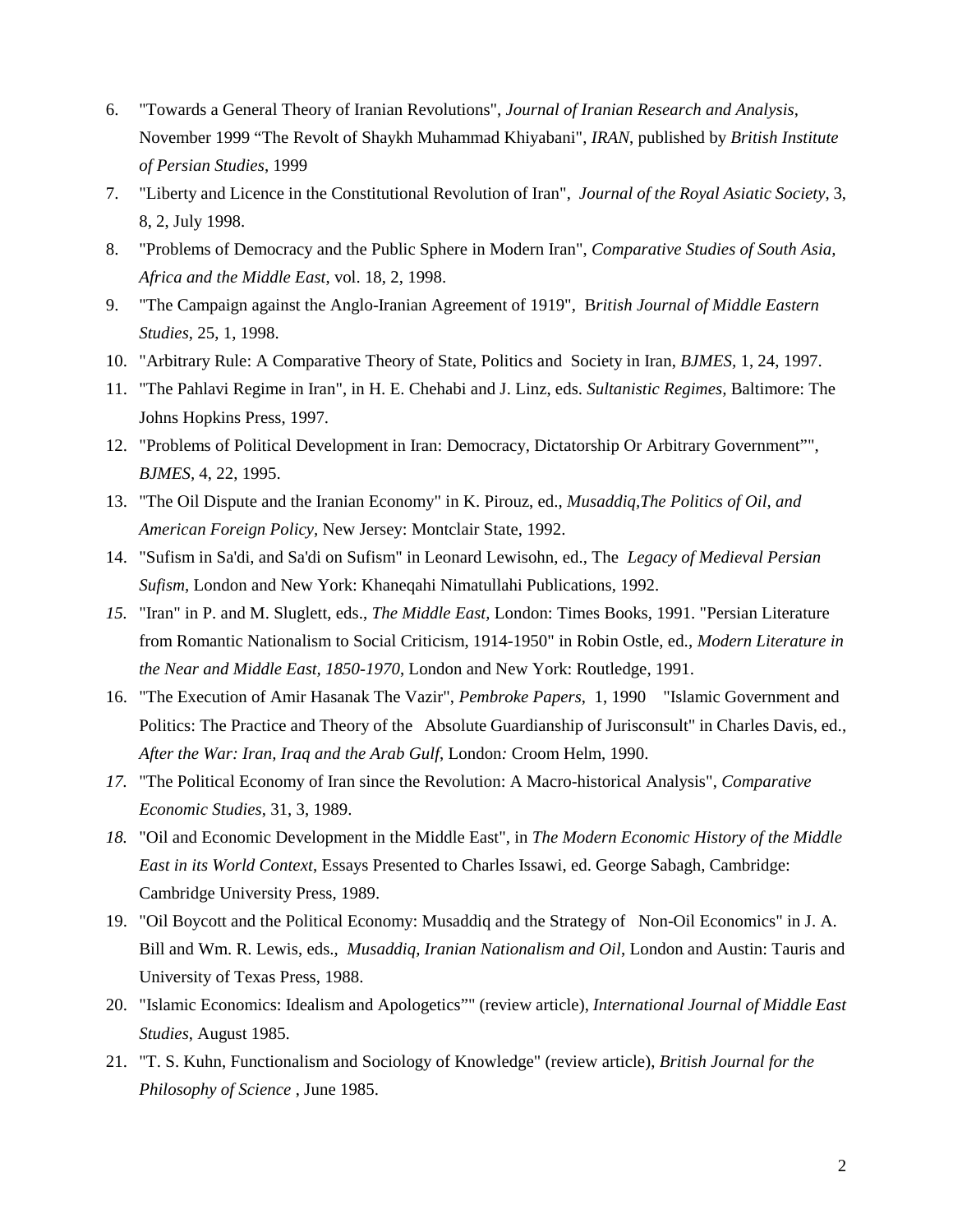- 22. *Religion and Society in Modern Iran: Tradition or Innovation*, Centre For the Study of Religion and Society, University of Kent Pamphlet Library, June 1983.
- 23. "The Aridisolatic Society: A Model of Long-term Social and Economic Development in Iran", *International Journal of Middle East Studies,* June 1983.
- 24. "Towards the Progress of Economic Knowledge" in J. Wiseman, ed., *Beyond Positive Economics"*  (Proceedings of Section F of the Annual Conference of the British Society for Advancement of Science, 1982) London: Macmillan, 1983.
- 25. "Shi'ism and Modern Islamic Economics" in N. R. Keddie, ed., *Religion and Politics in Iran*, Yale University Press, 1983. "The Agrarian Question in Iran" in A. K. Ghose, ed., *Agrarian Reform in Contemporary Developing Countries,* Croom Helm, 1983.
- 26. "The Hallmarks of Science and Scholasticism: A Historical Analysis", *The Yearbook of the Sociology of the Sciences,* 1982, Dodrecht, Boston and London: Reidel, 1982.
- 27. "*Riba* and Interest in an Islamic Political Economy", *Mediterranean Peoples*, March 1981.
- 28. "Nationalist Trends in Iran, 1921-1926", *International Journal of Middle East Studies*, November 1979.
- 29. "Services in International Trade: A Theoretical Interpretation" in Herbert Giersch, ed., *International Economic Development and Resource Transfer*: Institute of World Economics, 1979.
- 30. "Oil versus Agriculture, A Case of Dual Resource Depletion in Iran", *Journal of Peasant Studies,* April 1978.
- 31. "Sadeq Hedayat's The Man Who Killed His Passionate Self", *Iranian Studies*, summer 1977.
- 32. Dr. McLachlan's Comment: A Reply", *Scottish Journal of Political Economy*, June 1976.
- 33. "Scientific Method and Positive Economics", *SJPE*, November 1974.
- *34.* "Land Reform in Iran, A Case Study of the Political Economy of Social Engineering, *Journal of Peasant Studies,* 1974.
- *35.* "A Two-Sector Model of Population Growth and Economic Development", *Quarterly Journal of Economic Research, 9, 1972.*
- 36. "Johnson's Third World" (comments), *The Encounter*, January 1972. "Some Observations on the Iranian Economy and its Recent Growth", *QJER*, 9, 1972.
- 37. "An Analysis of Labour Force Statistics: A Comment", *QJER,* 8, 1971. "The Development of the Service Sector: A New Approach", *Oxford Economic Papers*, November 1970.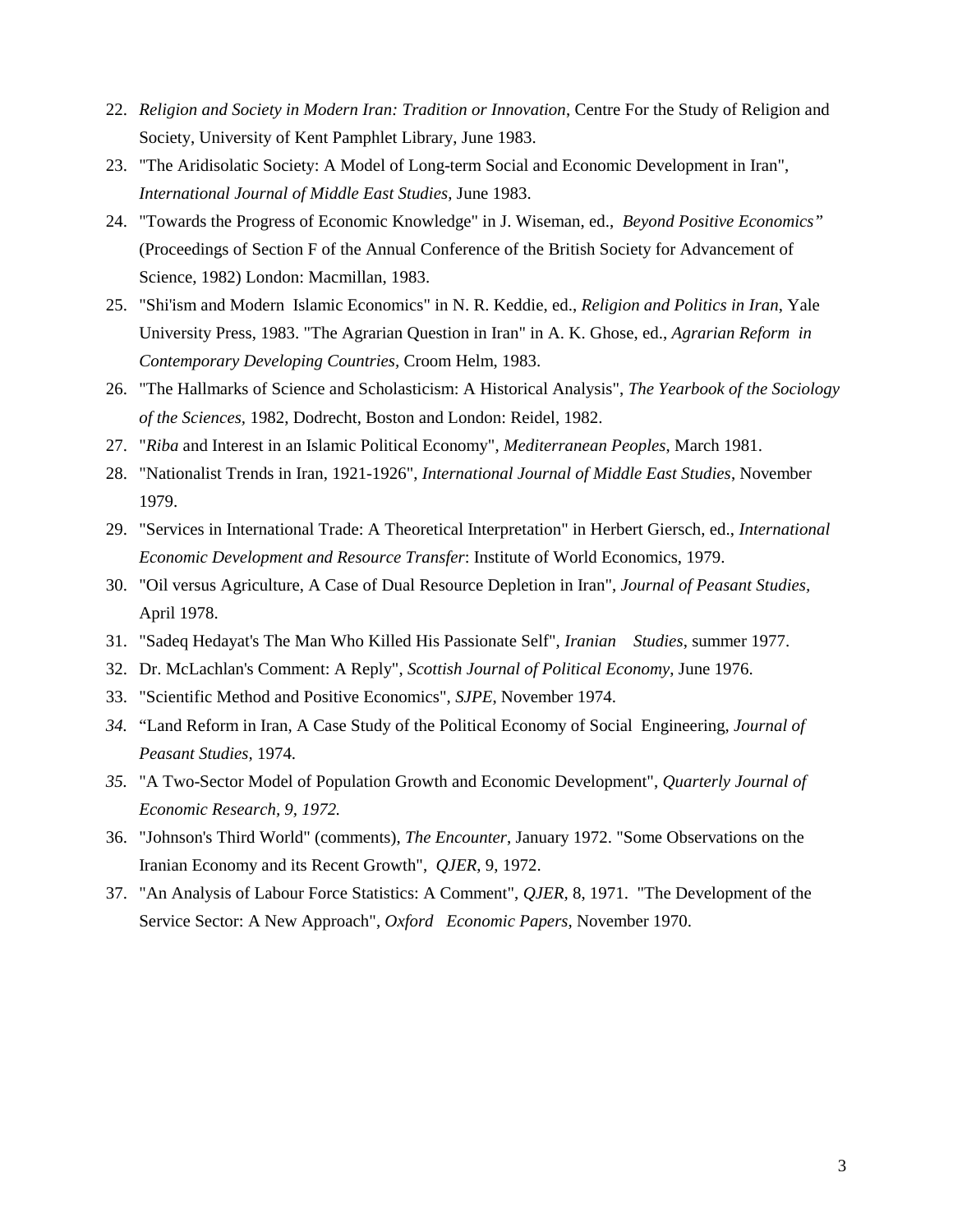# **In Persian**

### **Books:**

- *1. Khalil Maleki"s Letters*, ed. (with Amir Pichdad), Tehran, Nashr-e Markaz, 2003
- 2. *Satire and Irony in Hedayat*, Stockholm: Arash, 2003 *Jamalzadeh and His Literature*, Tehran: Shahab-e Saqeb, 2003.
- 3. *Hedayat's The Blind Owl* (a critical monograph), third impression, Tehran: Nashr-e Markaz, 2003 (second impression, 1998; first edition, 1994).
- 4. *Sadeq Hedayat and the Death of the Author*, third impression, 2003; second impression, 1997; first edition, 1993.
- 5. *The Dialectic of State and Society in Iran*, tr. Alireza Tayyeb, Tehran: Nashr- e Naw, second impression 2003; first edition, 2002.
- 6. *State and Society in Iran: The Eclipse of the Qajars and the Emergence of the Pahlavis*, tr. Hasan Afshar, Tehran: Nashr-e Markaz; second impression 2002; first edition, 2001
- *7. A Song of Innocence*, a book of Homa Katouzian's poems, Tehran: Nashr-e Markaz, second edition, forthcoming, 2003; first edition, 1997.
- 8. *Adam Smith and the Wealth of Nations* (an abridged translation and with
- 9. 100-page introduction), Tehran: Amir Kabir, second impression, 2003 (first edition, 1979).
- 10. *The Political Economy of Modern Iran*, trs. M. Nafissi and K. Azizi, together with a long new introduction by the author, Tehran Nashr-e Markaz, eighth impression, 2002, second, enlarged, edition 1993; first edition, 1988.
- *11. Democracy, Arbitrary Rule and the Popular Movement of Iran*, third impression, Tehran: Nashr-e Markaz, 2002 (second impression, 1996; first editions, Nashr-e Markaz. 1993, and London and Washington: Mehregan, 1993).
- 12. *Musaddiq and the Struggle for Power in Iran*, translated by Farzaneh Taheri, second edition, Tehran: Nashr-e Markaz, 1999. First edition 1994.
- *13.* Ahmad Kasravi's *The Revolt of Shaikh Mohammad Khiyabani* (Kasravi's unpublished manuscript, edited and annotated, and with a 82-page introduction) Tehran: Nashr-e Markaz, second impression, 1999; first edition, 1997.
- 14. *Nine Essays on the Historical Sociology of Iran, etc.,* translated by Alireza Tayyeb, Tehran: Nashr-e Markaz, 1998.
- 15. S*adeq Hedayat, The Life and Legend of an Iranian Writer*, translated by Firuzeh Mohajer, second impression, Tehran: Tarh-e Naw, 1998; first edition, 1993.
- 16. Khalil Maleki's *The Contest of Ideas*, edited with an introduction (with Amir Pichdad), second impression, Tehran: Nashr-e Markaz, 1997; first edition, 1995.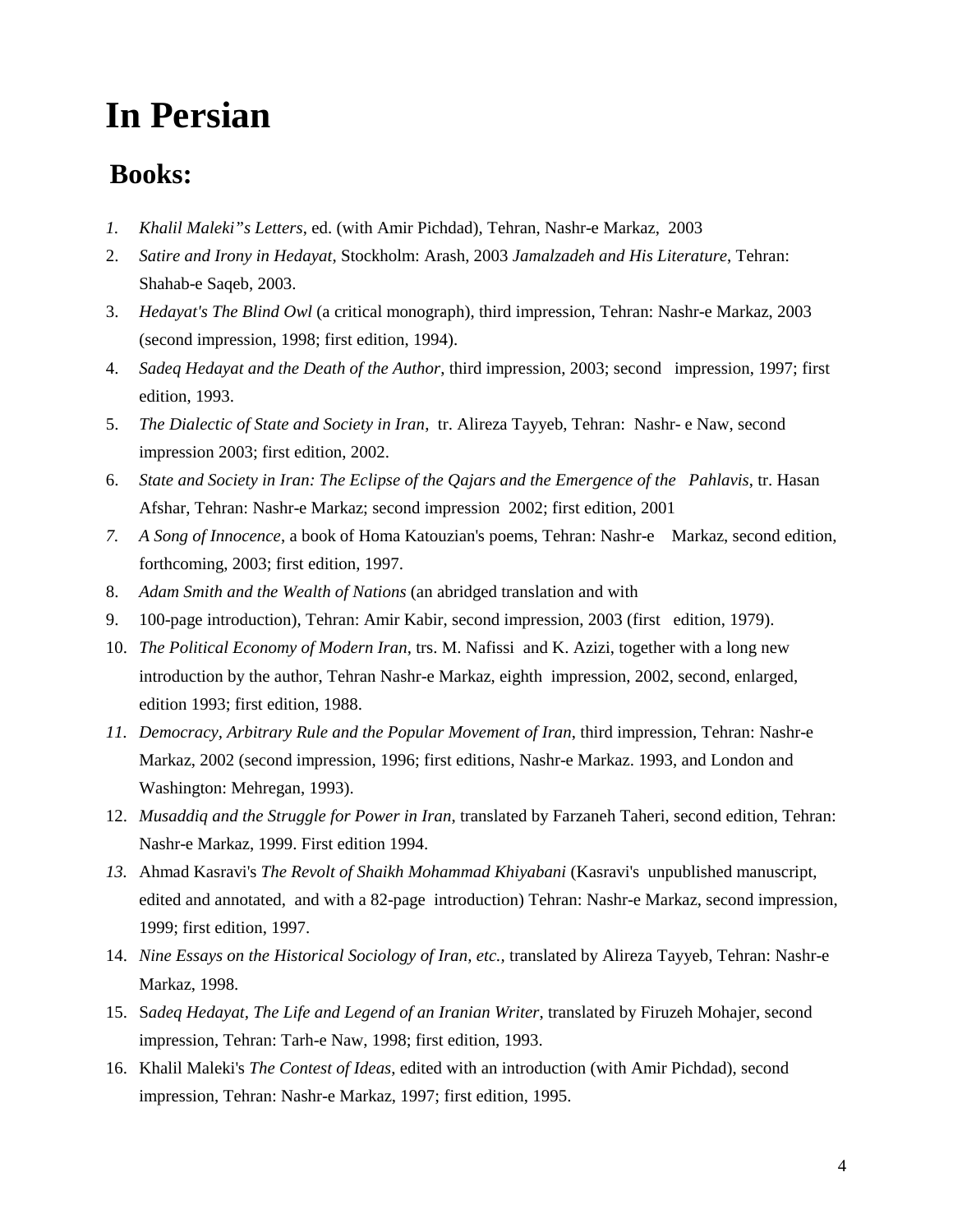- 17. *Fourteen Essays on Literature, Society, Philosophy and Economics* (some of them translated from the English), second impression, Tehran: Nashr-e Markaz, 1996; first edition, 1995.
- 18. *Ideology and Method in Economics*, tr. M. Qa'ed, Tehran: Nashr-e Markaz, 1995
- 19. *Essays in Memory of Khalil Maleki*, edited jointly with Amir Pichdad, Tehran: Enteshar, 1991.
- 20. *The Political Memoirs of Khalil Maleki* (Maleki's manuscript, edited and with a 250-page introduction), second edition, Tehran: Enteshar, 1988; first edition, Tehran: Ravaq, 1981.
- 21. *Universities and Higher Education Today* (Persian translation of Herbert Butterfield's book , and with a 25-page introduction), second edition, Tehran: Teacher Training University, 1978; first edition, Shiraz: Pahlavi University Press, 1994.
- 22. *International Economic Theory* (an advanced textbook), Tehran: Tehran University Press, 1973.

### **Articles:**

- 1. "Hedayat's "Stray Dog"", *Ianshenasi*, Spring 2003.
- 2. "Letters from Prison: Two Letters by Khalil Maleki", *GOFT-O-GO*, February 2003.
- 3. "Sa'di's Epics"", *Iranshenasi*, Winter 2002.
- 4. "Roots of the Anti-Sa"di Campaign", *Iranshenasi*, autumn 2002.
- 5. "Kasravi on Literature", *Iran Nameh,* special issue on Ahmad Kasravi, spring and summer 2002.
- 6. "Sa"di's Expedient Lie", *Iranshenasi*, summer, 2002.
- 7. "The Garment or Lack of It in the Poetry of Three Lovers and Poets", *Iranshenasi,* spring 200
- 8. ""I was a scholar in Nezamiyeh College": Sa"di's travels, 2", *Iranshenasi*, winter 2001.
- 9. "Sadeq Hedayat's Letters", *Iran Nameh*, autumn, 2001. "Sa"di at Home and Abroad, Sa"di"s travels, 1", *Iranshenasi*, autumn, 2001.
- 10. "*Golestan* and Sa"di's Depression"", *Iranshenasi*, summer 2001. "Sa"di"s Escape from College"", *Iranshenasi*, spring 2001.
- 11. "The Revolt of Shaykh Muhammad Khiyabani", translated by Alireza Tayyeb, *Ettela"at Siyasi-Eqtesadi*, ,15, 3&4, 2001. "European Liberalisms and Modern Concepts of Liberty in Iran", translated by Alireza Tayyeb, *Etettela"at Siyasi Eaqtesadi*, 14, 11&12, 2000.
- 12. "All of the Same Cloth, Jamalzadeh's reminiscences of his boyhood in Isfahan", *Ianshenasi*, winter 2000.
- 13. "Ahmadi"s Critiqie of "Of the Sins of Forugh Farrokhzad"", *Iranshenasi*, winter 2000.
- 14. "Sa"di's Dilectical Debates", *Iranshenasi, autumn* 2000. "Of the Sins of Forugh Farrokhzad", *Iranshenasi*, summer 2000.
- 15. "Jamalzadeh's *Masterpiece*", *Iranshenasi*, spring 2000.
- 16. "Iran"s Fiscal History and the Historical History of Iran"(review article), *Iranshenasi W*inter 1999.
- 17. "Jamalzadeh's *Isfahan-Nameh*", *Iranshenasi*, autumn 1999.
- 18. " 'Irony' in Persian and European Literature, A Comparative Study ", *Iranshenasi*, summer 1999.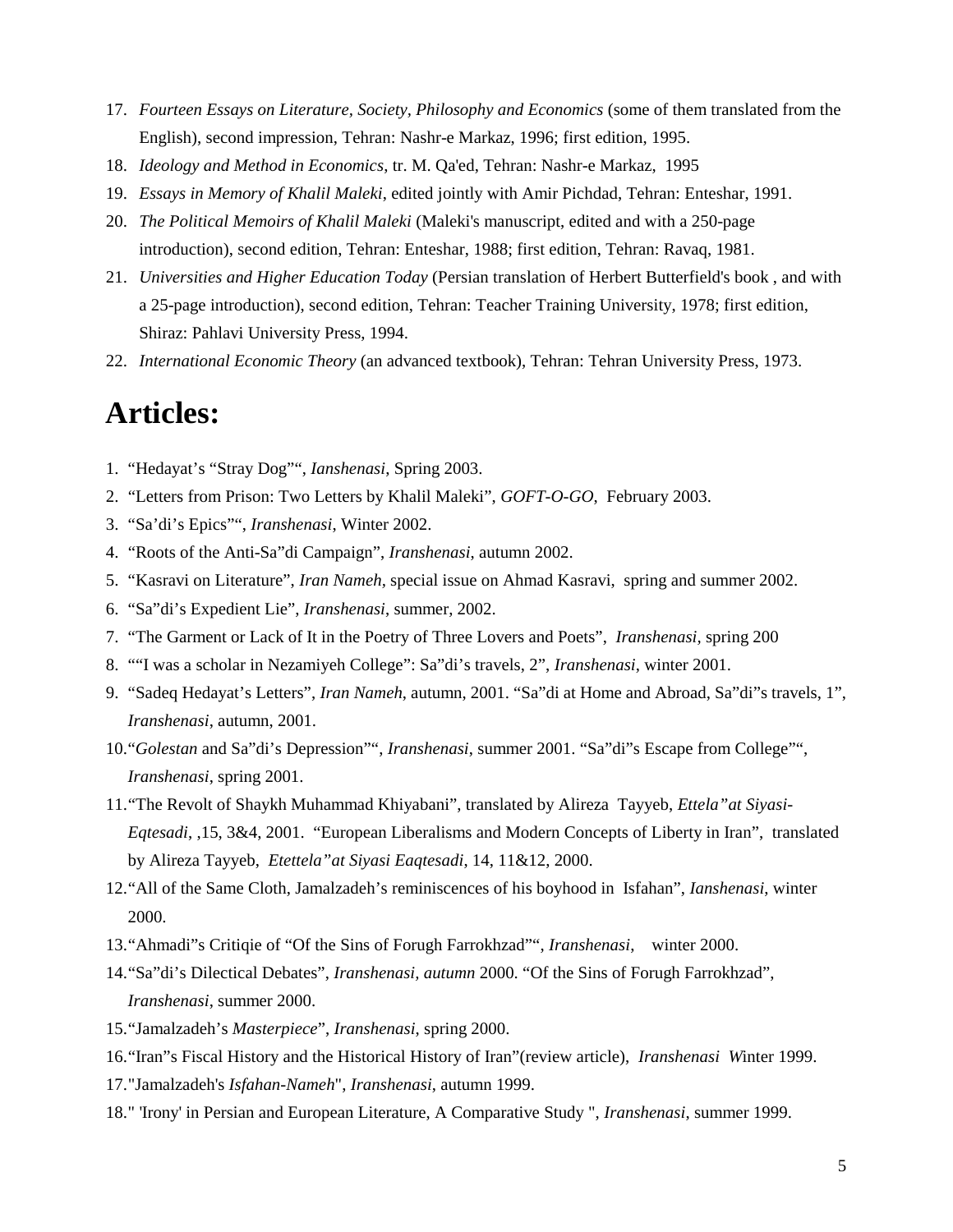- 19. "The Fraternties of Iraj's Aref-Nameh", *Iranshenasi*, spring 1999. "Jamalzadeh's short Stories on the Constitutional period", *Mehregan* , spring 1999.
- 20. "The Campaign Against the Anglo-Iranian Agreement of 1919", translated by Alireza
- 21. Tayyeb, parts I&2, *Ettela'at Siyasi-Eqtesadi,* nos. 137-138 and 139-140, February 1998 and April 1999.
- *22.* "Hedayat's Dramatic Satires", *Iranshenasi, winter 1999.*
- 23. "The Myth of God's Grace, And the Theory of the Divine Right of Kings", *Ettela'at-e Siyasi-Eqtesadi*, 129-130, summer 1998.
- 24. "Factionalism in Modern Iran" (text of a long interview) in Said Barzin, *Political Factions in Modern Iran*, pp. 98-125, Tehran: Nashr-e Markaz, 1998.
- 25. "Alaviyeh Khanom and Some Other Short Stories by Hedayat", *Iranshenasi*, autumn 1998.
- 26. "Persian Satire during Hedayat's Times Part Two", *Iranshnasi*, summer, 1998.
- 27. "Beh Yad-e Sayyed Mohammad Ali Jamalzadeh", *Bokhara*, Summer 1998.
- 28. "Persian Satire during Hedayat's Times Part One", *Iranshenasi*, spring 1998.
- 29. "The Lunatic asylum*"*, *Iran Nameh*, special issue for Jamalzadeh, winter 1998.
- 30. "*Qoltashan Divan-e* Jamalzadeh", *Iranshenasi*, special issue for Jamalzadeh, winter 1998. Also published in *Bokhara*, summer 1998.
- 31. "Once upon a Time: Persian is Sweet", special article for Jamalzadeh, *Mehregan*, winter 1998.
- 32. "Irony in Hedayat's Literature", part 2, *Iranshenasi*, summer 1997.
- 33. "Irony in Hedayat's Literature", part 1, ibid. spring 1997.
- 34. "Arbitrary Rule: A Comparative Theory of State, Politics and Society in Iran", Translated by Alireza Tayyeb, *Ettela'at-e Siyasi-Eqtesadi*, June-July, 1997.
- 35. "*Riba* and Interest in The Political Economy of Islam", Translated by Alireza Tayyeb, ibid., January February, 1997.
- 36. "Hedayat's Letters Part Two", *Iranshenasi*, summer 1996.
- 37. "Hedayat's Letters Part One", ibid. spring 1996.
- 38. "The Theory and Practice of Economic Development: A Critical Assessment", translated by Alireza Tayyeb, *Ettela'at-e Siyasi-Eqtesadi*, 1996.
- 39. "The Political Economy of Oil-Exporting Countries", translated by Alireza Tayyeb, ibid., 1995.
- 40. "The Causes and Consequences of the Iranian Revolution" (review article) *Iranshenasi*, summer 1995.
- 41. "Scientific Method and Positive Economics", translation by Alireza Tayye *Ettela'at-e Siyasi-Eqtesadi*, 1994.
- 42. "Arbitrary Rule: A Theory of the Historical Sociology of Iran", a long interview (by fax), *Payam-e Emruz,* July 1994.
- 43. "Democracy and Economic Development: The Case of Iran" *Ketab-e Tawse'e,* June 1994.
- 44. "Two Letters from Jamalzadeh", *Mehregan*, winter1994.
- 45. "Oil and Economic Development in the Middle East", translated by Alireza Tayyeb, *Ettel'at-e Siyasi-Eqtesadi*, October 1993.